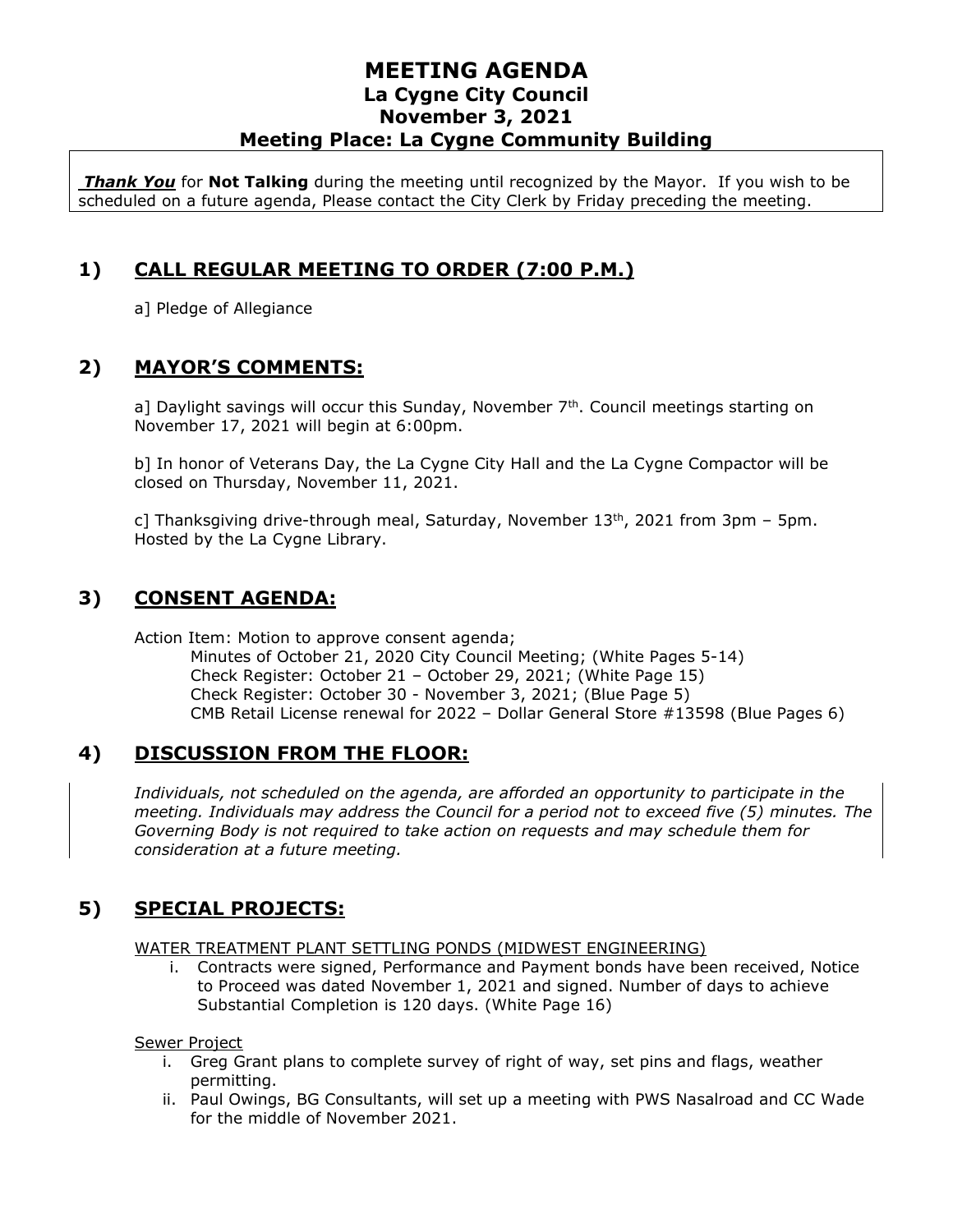## **MEETING AGENDA La Cygne City Council November 3, 2021 Meeting Place: La Cygne Community Building**

## **5) SPECIAL PROJECTS:**

CCLIP KDOT Street Project

- i. Project scheduled for March 2022.
- ii. Killough Construction completed the Asphalt patch.

#### NEW FIRE STATION/PUBLIC SAFETY BUILDING –

i. Grant Application submission is March 2022.

## **6) REPORTS OF CITY OFFICERS:**

- $\checkmark$  City Attorney Burton Harding
- $\checkmark$  Police Chief Tina Fenoughty (Blue Page 7)
- $\checkmark$  Codes Officer Allison Fox not in attendance, will be at the next meeting.
- $\checkmark$  Public Works Department Dan Nasalroad not in attendance tonight.
- ✓ Fire Chief Dan Nasalroad not in attendance tonight.
- $\checkmark$  City Clerk Jodi Wade (Blue Page 8)
- $\checkmark$  City Treasurer Connie Gore (Blue Page 9)

## **7) REPORTS OF COUNCIL COMMITTEES:**

- a] Water & Gas---------------------------------------Danny Curtis ------- Keith Stoker ✓ SEARCH Grant to complete a Water Treatment Plant study.
- b] Street ---------------------------------------------James Thies ------- Jerome Mitzner
	- $\checkmark$  RFP for Stormwater Master Planning (Thomas Capp and Jerome Mitzner) (White Pages 17-21)
- c] Sewer----------------------------------------------James Thies ------- Thomas Capp
- d] Park------------------------------------------------Danny Curtis ------- Thomas Capp
- e] Cemetery------------------------------------------Danny Curtis ------- Thomas Capp  $\checkmark$  Chapter XI. Public Property, Article 1. Cemetery regulations
- f] Public Safety---------------------------------------Jerome Mitzner------ Keith Stoker
- g] Community Building------------------------------ Danny Curtis ------- James Thies
- h] Employee Relations & Training-------------------Jerome Mitzner ----- Keith Stoker

## **8) SPECIAL COMMITTEE REPORTS:**

- a] Emergency Management
- b] Chamber of Commerce
- c] Planning & Zoning Commission
- d] La Cygne Community Park Board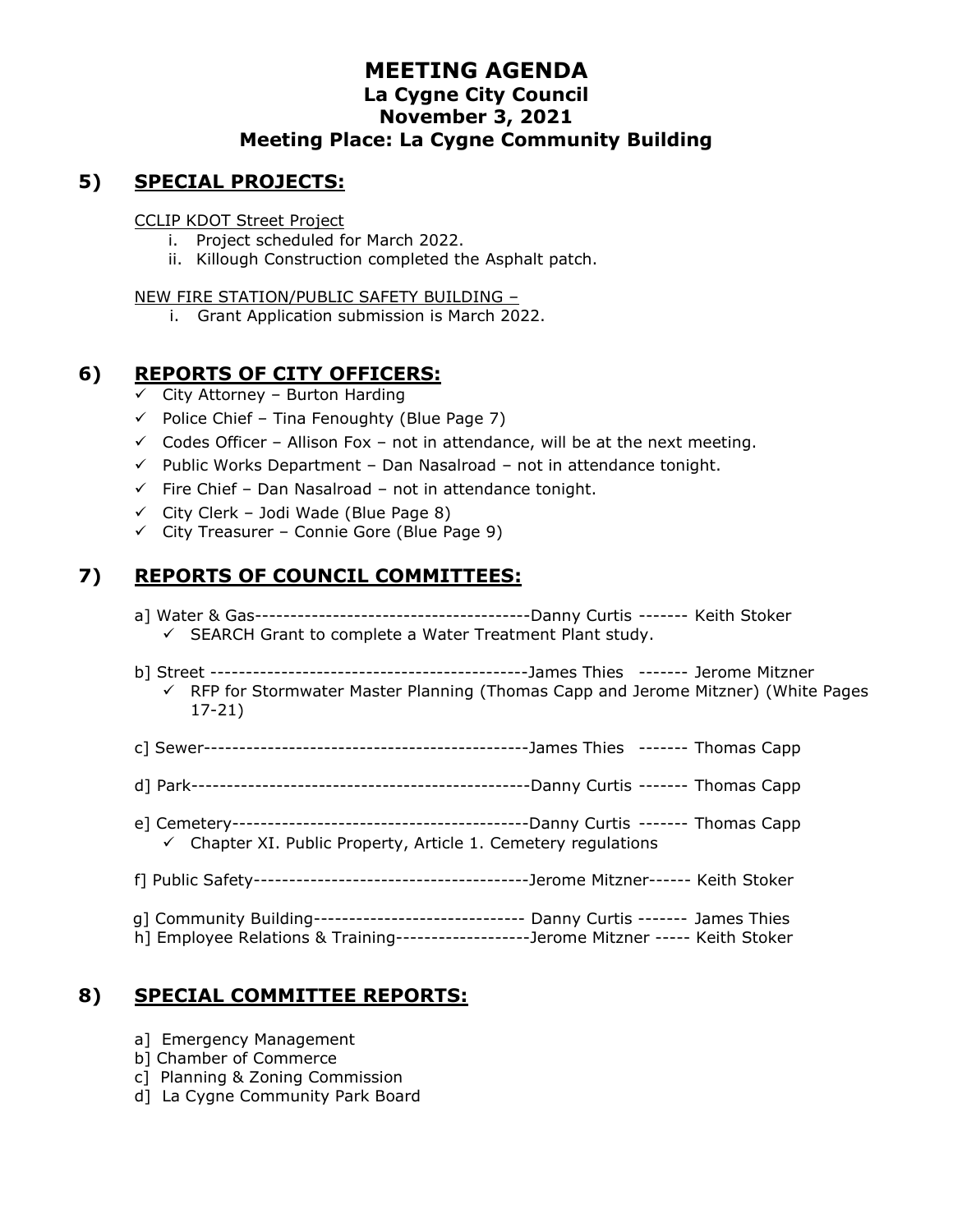## **MEETING AGENDA La Cygne City Council November 3, 2021 Meeting Place: La Cygne Community Building**

#### **9) UNFINISHED BUSINESS:**

a] Paul (Jim) Long, owner of Hook-N-Deals, regarding sewer rate reduction for filling minnow tanks.

b] Public Works Laborer 1, Public Works Laborer 2 and Public Works Operator Job Descriptions. (At the Table)

#### **10) NEW BUSINESS**

a] Surplus Equipment Sealed Bids for the following items: (White Page 22)

- i. Bush Hog M546 Front Bucket attachment;
- ii. 1997 Sams Car Hauler 16ft Dual Axel Trailer (VIN:11YUC1924VT000505);
- iii. 2008 Chevy Silverado 1500 Crew Cab 4wd Truck (VIN:2GCEK13CX81317070);
- iv. 2005 Ford F150 2wd Truck (VIN: 1FTRF12W85NB09412)

b] Blue Cross Blue Shield Health Insurance Renewal. (White Page 23) *Action needed: Motion to approve renewal with Blue Cross and Blue Shield for Health Insurance.*

c] Ordinance No. \_\_\_\_ amending and restating Chapter XI, Public Property, Article 1. Cemetery, Section 11-110, of the Codes of the City of La Cygne, Kansas relating to permanent maintenance fund, Oak Lawn cemetery. (White Pages 24) *Action needed: Motion to approve the Ordinance.*

d] Ordinance No. \_\_\_\_ replacing Chapter XI. Public Property, Article 1. Cemetery of the Codes of the City of La Cygne, Kansas. (White Page 25-30) *Action needed: Motion to approve the Ordinance.*

e] SEARCH Grant application paperwork for an analysis of the Water treatment Plant by Midwest Engineering Group. Total cost for analysis \$33,500. SEARCH Grant is for up to \$30,000. (Blue Pages 10-18)

f] gWorks Annual License Fee for SimpleCity Desktop Financial Accounting and Product Support Agreement fee for the term starting 01/01/2022 and ending 12/31/2022 in the amount of \$5,529.95. (Blue Page 19)

*Action needed: Motion to approve the invoice for license.*

## **EXECUTIVE SESSION:**

a] I move the city council recess into executive session to discuss example pursuant to \_\_\_\_\_\_\_\_\_\_\_\_\_\_\_\_\_\_\_\_\_\_\_\_. The open meeting will resume in the city council meeting area at  $p.m.$ 

# **11) OTHER BUSINESS**